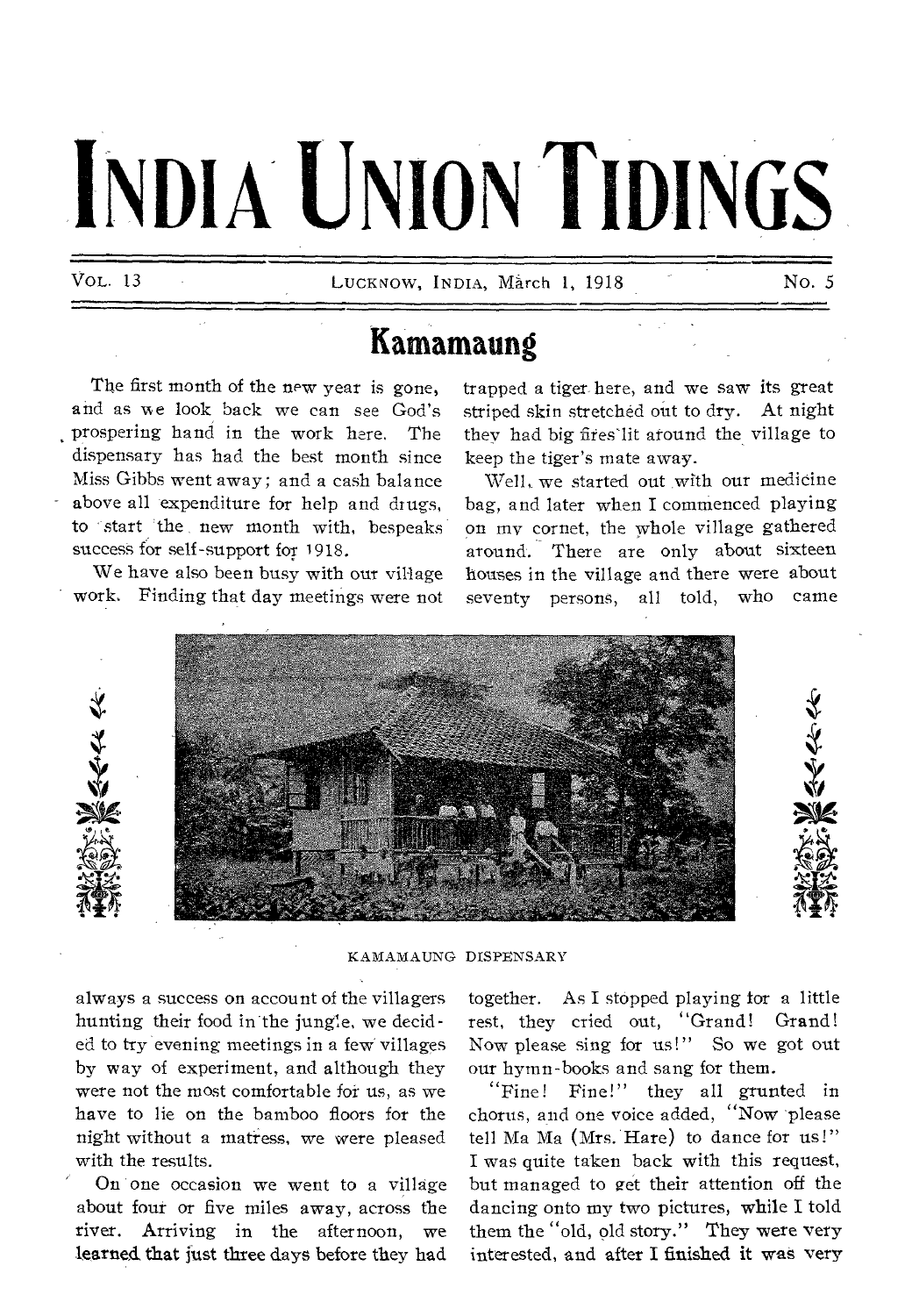### 2 INDIA UNION TIDINGS March

encouraging to see them take the pictures and examine them over again saying to each other, "This is Adam," "Here is the devil snake," "This is Jesus who loves us all," etc. etc.

Pray with us that God will teach us how to work successfully for these dear Karen people that we may have many sheaves at His appearing.  $\sim 10^{-10}$ 

E. B. HARE.

## **Health Hints for Adventist Missionaries in India**

#### **Exercise**

Of all places, exercise is indispensible in the tropics if the health is to be retained. The sojourner in the tropics whose work takes him out six or seven hours in the day in active life, like railroading and surveying, will weather the climate by many times longer than the one who sits behind the desk the same length of time each day without exercise. Not that the heat is an advantage 'to the out-of-door worker, but the good effect of exercise overbalances the evil effects of the heat. Without exercise the system soon becomes sluggish, the vital processes become inactive. Outside of being a sportsman or soldier it is hard to get exercise in India because custom, has so decreed that for, the European manual labour is degrading. This prohibits one from working his own garden, doing a little carpentry, or wrestling his luggage around. Gymnastics are a very good thing and very well to advise, but an hour spent every morning in the capacity of a contortionist is a good deal like eating dry flour for breakfast every morning. The dry flour is nourishing, but it would get to be very monotonous. The gymnastics give the exercise, but it also gets to be an old thing. In order for any article of diet to meet the needs of the body it must be taken with relish. So with exercise; to get the most of it we must enjoy it. This leaves us to get our exercise by means of tennis, walking, bicycling, golf, or horseback riding. Nevertheless, no matter how great the effort, one should get sufficient exercise each day:  $\label{eq:2} \mathcal{L} = \mathcal{L} \mathcal{L} \mathcal{L} \mathcal{L} = \mathcal{L} \mathcal{L} \mathcal{L}$  $\frac{1}{2}$  ,  $\frac{1}{2}$  ,  $\frac{1}{2}$ 

#### **Modify The Heat**

There is no credit due to one who boasts that he can stand the heat of the plains of India without modifying it in any way. We must keep in mind that India is not a white man's country, and although he can live here he never becomes acclimatized. For a white man to stick to the plains the whole year, year in and year out, means a progressive depression to the vital forces. Therefore every means one can adopt to temper the extreme heat of India is that much to his credit. The first requisite as a refuge from the heat is a good bungalow, all the rooms of which should have two openings to the outside. It should be built a couple of feet above the ground on a rise of land. The foundation should" be provided with thorough ventilation, allowing free currents of air under the house. The ventilators should be screened against rats, snakes, etc. The location of the bungalow should be far enough from the village that it will not come in contact with the unsanitary condition present there. The opposite doors of a room, depending upon the direction of the wind, should be provided with *kuss kuss tatties* and kept wet before the rains. After the rains break a punkah of some sort is indispensible. It may be the old-fashioned punkah pulled by the punkah wala, the electric fan or the Jost variety of fan. The advantage of the latter is that it can be moved about, even to the terrace of the bungalow, which is about the coolest place that one will find to sleep during the hot season.

One should avoid being in the sun during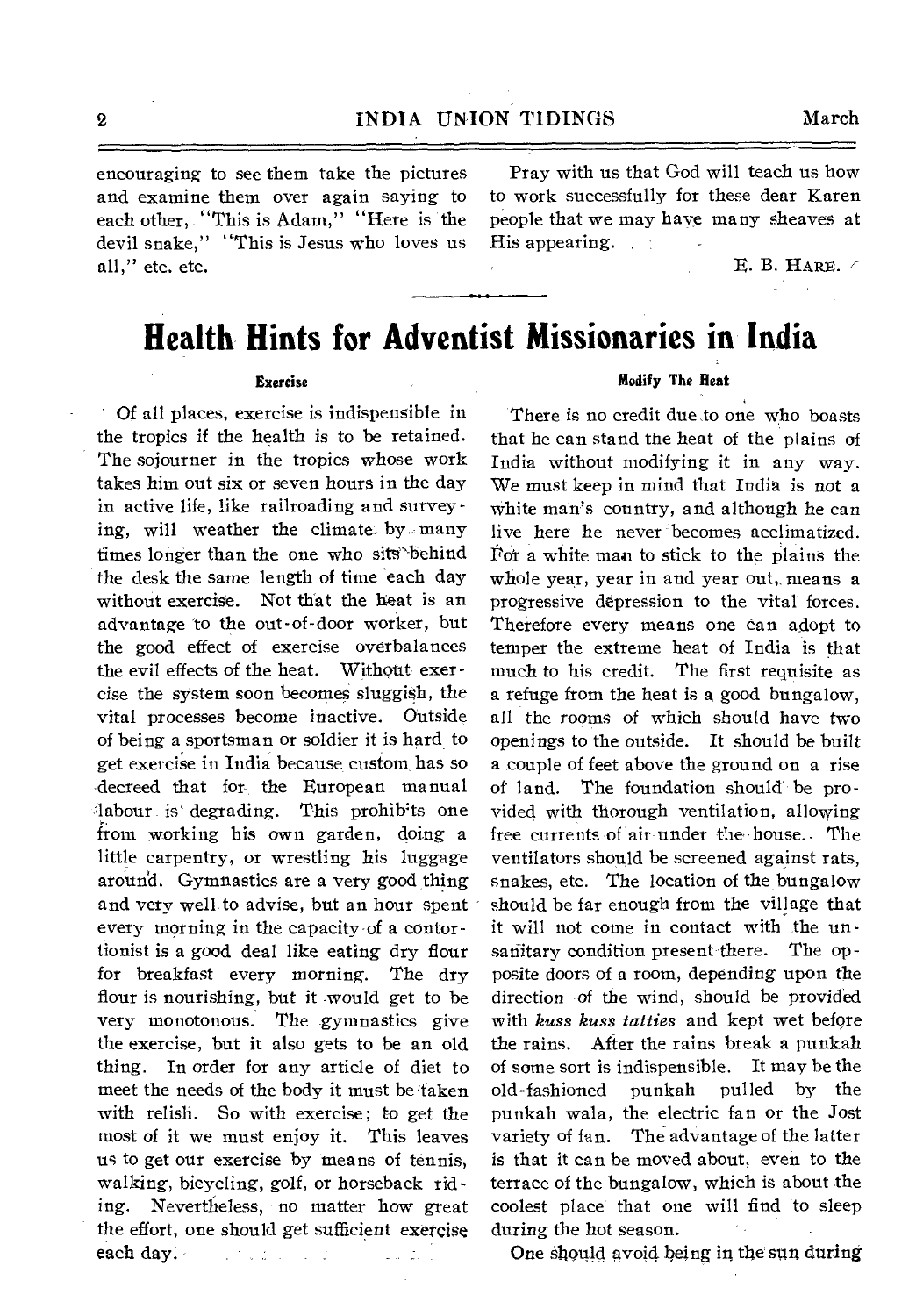the extreme heat of mid-day. All life in India has learned this by experience. The Indian stops his work about noon and does not begin again until later in the afternoon. The birds and beasts of the forest sit up in the shade during this same period. We can do well to profit by the experience gained in this line. There is a story afloat that only the Englishman and the dog will be found abroad between the hours of 12 and 3.

Another great help in protecting one from the heat of the sun is the use of an umbrella. A black umbrella is not best for this purpose as it absorbs and holds the heat rays. An umbrella covered with white or cream-coloured material and lined with green will answer the purpose far better. This gives an outfit that is restful to the eyes as well as sheds more of the heat rays of the sun.

Dark glasses are an indispensible article

in the outfit of the sojourner in the tropics. The hard, dry, metalled roads in India serve as a strong light reflector and cause a great strain upon the eyes. No doubt many of the headaches erroneously attributed to the actinic rays of the sun are brought about by this excessive strain upon the mere sight which is. closely associated with the ;brain. The glass may be brown or black of such a shade that the glare is merely relieved and not dark enough to make one feel that he is placed in a dungeon.

One should take his month's leave in the hills during the hot season each year and his furlough to the homeland when it has been earned. This is where a stitch in time saves nine. One must look upon this as a duty which he owes to himself as well as to the mission. Adherence to this rule will give many more years service in India.

V. L. MANN, M. D.

## **Notes on Language Study**

#### **Methods of study**

To the missionary, the chief thing is to know the language so that he shall be understood when he speaks: and shall understand when he is spoken to. The latter is much more difficult than the former. Speech, not reading and writing, is the first thing to strive for. The language of the people, not the classics of long ago, is the thing he wants. A method that will help to acquire the language as it is spoken is the thing wanted.

#### **Wrong Method of Study**

Many have made the mistake of thinking that a living, spoken language like the tongues of India could be acquired in the same way as are classical languages in a school. It would seem that the results of such study even with the classical languages would be a warning to one against such a method. How many men there are who, though they have spent years of hard work on the study of classical languages, can not converse in them or even read a new work without reference to a dictionary. It is very evident that if the missionary expects to get so he can teach, preach, and converse with ease, in the vernacular, he must strike out on some different plan.

#### **The Natural Method**

The method usually followed is to spend a great deal of time and effort on the grammatical construction of the language before any of the language is acquired. It is certainly necessary to study the language from a grammatical standpoint. But the question is, whether it is best to study only the dry bones of grammar first, or whether it would not be better to first give attention to the learning of a few simple idiomatic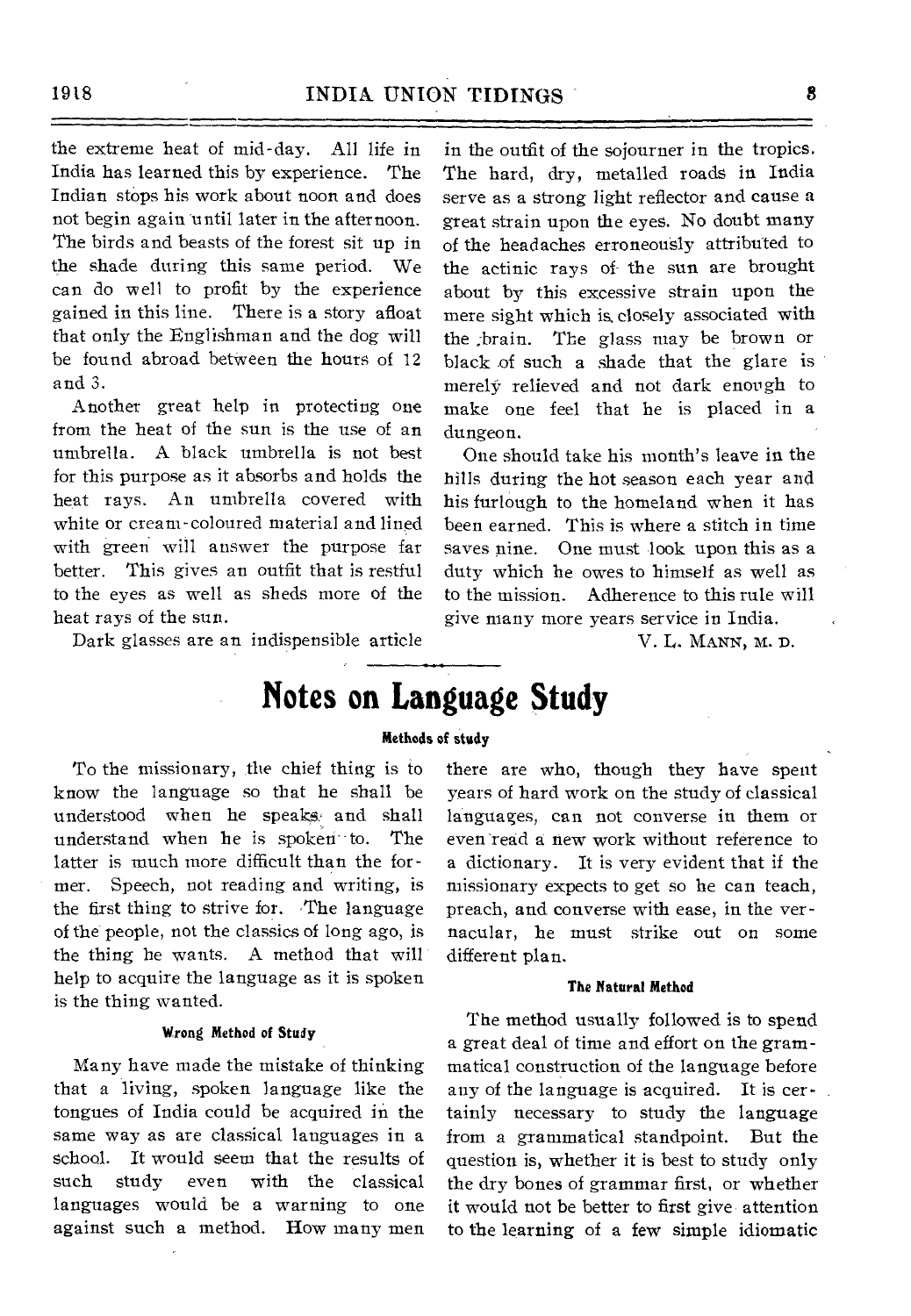## **Necessary Qualifications of a Missionary**

"In encouraging young men to come Out as missionaries, do use the greatest caution. One wrong-headed, conscientiously-obstinate man would ruin us. Humble, quiet, persevering men; men of- sound, sterling talents, of decent accomplishments, and some natural aptitude to acquire

expressions which would not only be of practical use to the student, but would also form the basis of future study.

Can we not learn something from the method that a child uses in acquiring a language? A child living in daily contact with foreigners will learn two or three languages at the same time, and will speak them all fluently and idiomatically. He learns them naturally, not however without effort, but without instruction. He knows nothing of the science of grammar, but his speech is clear, grammatical, and easily understood. One of the reasons why he is able to do this is because of his close association with the people. Another is because he never tires of trying to talk, and is always trying to imitate what others say. A third reason is that he is never ashamed to try to speak before others who can speak even better than he. The 'child method' has been followed for six thousand years without a single failure, and it would seem reasonable to suppose that we grown-up people might get on better in our language study if we followed something of the same plan.

- In a book called "Mastery of languages" the author in speaking on this subject, makes the following remarks which I- feel are worth our consideration. "By analyzing their (children's) sentences, we discover the number of words really and practically known by them; and the result shows how very small a number suffices to produce that astonishing variety of expression which loquacious children display.

language; men of an amiable, yielding temper, willing to take the lowest place, to be the least of all, and the servants of all; men who enjoy much closet religion, who live near to God, and are willing to suffer all things for Christ's sake, without being proud of it—these are the men we need *"—Judson,* 

"Their eagerness in learning to talk, and the perseverance and earnestness with which they apply themselves to the reiteration of any form of speech which pleases their fancy, are the sources of their success in pronouncing and reproducing whole sentences. They show their intelligent appreciation of these sentences by gradually interweaving with them the single words which they have previously learned."

The author then summarizes the 'child method' as follows:

"I. That sentences may be so formulated in all languages that when they are thoroughly learned, the results evolved therefrom will in each new lesson double the number of idiomatic combinations previously learned.

"2. That the'acquisition of unconnected words is comparatively worthless, because they have not the property of expansion.

"3. That the preliminary study of grammar is unnecessary.

"4. That the power of speaking other tongues idiomatically is attained principally by efforts of the memory, not by logical reasonings.

"5. That the capacity of the memory for the retention of foreign words is universally over-estimated, and that every beginner ought, in reason, to ascertain by experiment the precise extent of his own individual power.

"6. That inasmuch as a word not perfectly retained by the memory can not be correctly reproduced, the beginner ought to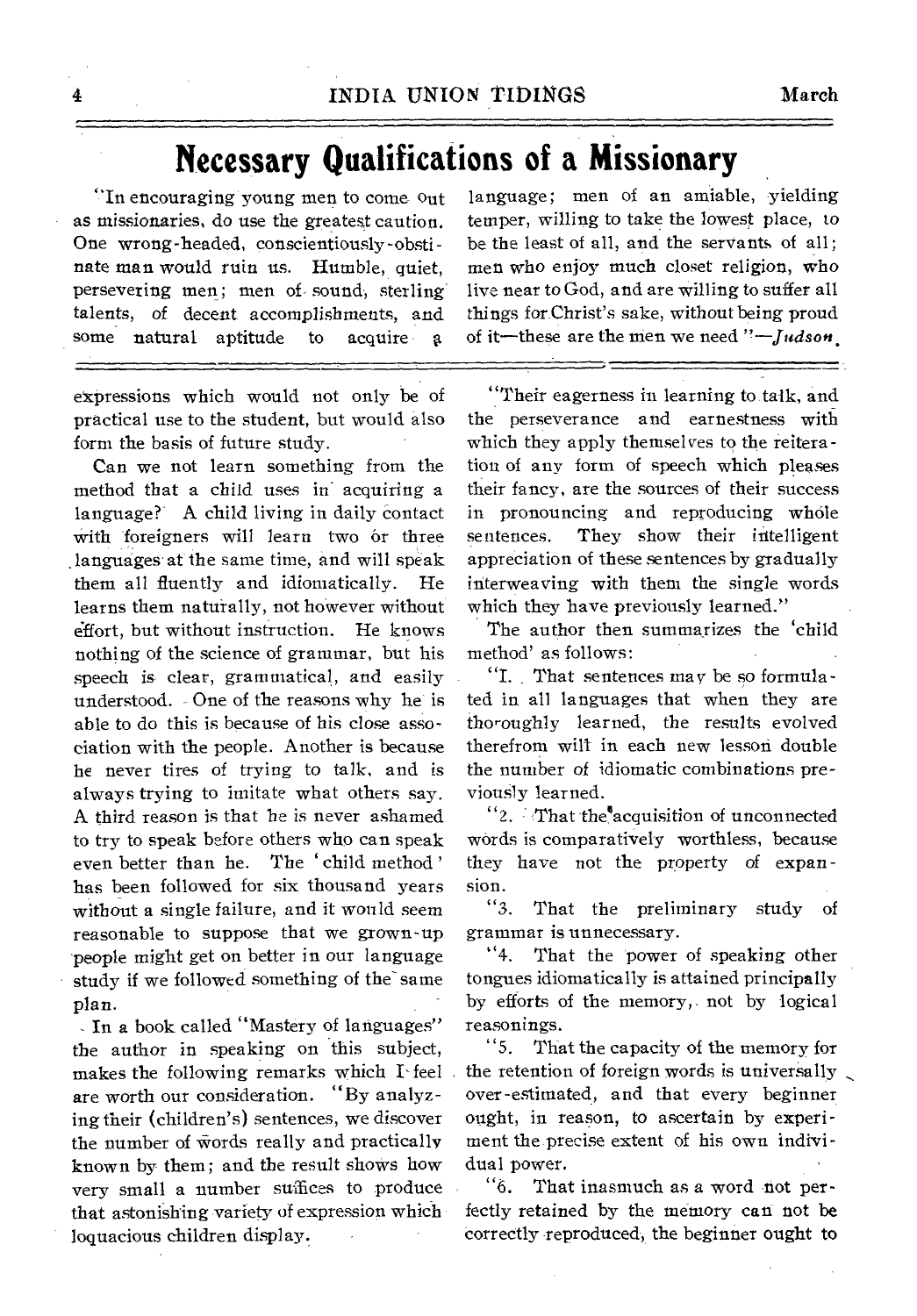restrict himself within the limit of his ascertained capacity.

"7. That he should therefore avoid seeing or hearing one word in excess of those which he is actually engaged in committing to memory.

"8.• That the mere perusal of a grammar clogs the memory with imperfect recollections of words, and fractions of words; and therefore it is interdicted.

"9. That, nevertheless, the beginner who adopts this method will not fail to speak grammatically.

"10. That the most notable characteristic of the child's process is that he speaks fluently and idiomatically with a very small number of words.

"11. That when a child can employ two hundred words of a foreign tongue, he possesses a practical knowledge of all the syntactical constructions, and of all the foreign sounds.

"12. That every foreign language should therefore be epitomised for a beginner, by framing a set of strictly practical sentences, embodying about two hundred of the most useful words, and comprising all the most difficult constructions.

"13. That by mastering such an epitome in the manner prescribed a beginner will obtain the greatest possible results, with the smallest amount of exertion; whilst at the same time he will have abundant leisure to bestow upon the pronunciation that prominent attenion to which it is entitled."

A child learning a foreign tongue first learns single words of frequent occurence such as go, come, water. bread, etc. The next thing he does is to combine two of them into sentences. Then later, three and four, etc. And it is not long before he is able to say a number of things. It would seem the most natural course for the missionary to do the same thing. Instead of spending so much time and effort in trying to commit to memory long lists of nouns and verbs, without any connection, only to

be crowded out of the mind by other words, the better way is to learn a few very common words well. Then repeat them over and over again—always with the teacher or an Indian, to see that you get the pronunciation correct until you are perfectly familiar with them. After having done this, short sentences should be made of the words thus learned. I found it a great help in my study to keep a note book in which I wrote down all these words and short sentences with their meaning. Wherever I went I took this book, so that, if by chance I forgot how to say the word or sentence I could look it up. These, words and sentences should always be written in the native character and not in English, in order to be sure of the proper pronunciation.

#### Begin at once to Try

Just as soon as a few words have been learned the student should begin to use them in earnest. A good practise is to speak to every Indian man you meet about something. Use your new words on him and see if he understands. Question him about his family, his work, his salary, etc. He will not be offended, and if he answers up as if he understands, without your having to repeat the question two or three times, you will have reason to believe that you are getting on pretty well I have often admired the Indian students trying to speak English. They are not afraid to try. If they make a mistake they simply try it over and go on. We will haye to do the same if we expect to get the vernacular so that we can use it. It is in the water that we learn to swim, and there is nothing that brings perfection so quickly as practise.

- G. G. LOWRY.

All who would be sons and daughters of God must prove themselves co-workers with God and Christ and the heavenly angels. This is the test for every soul. This is the test for every soul.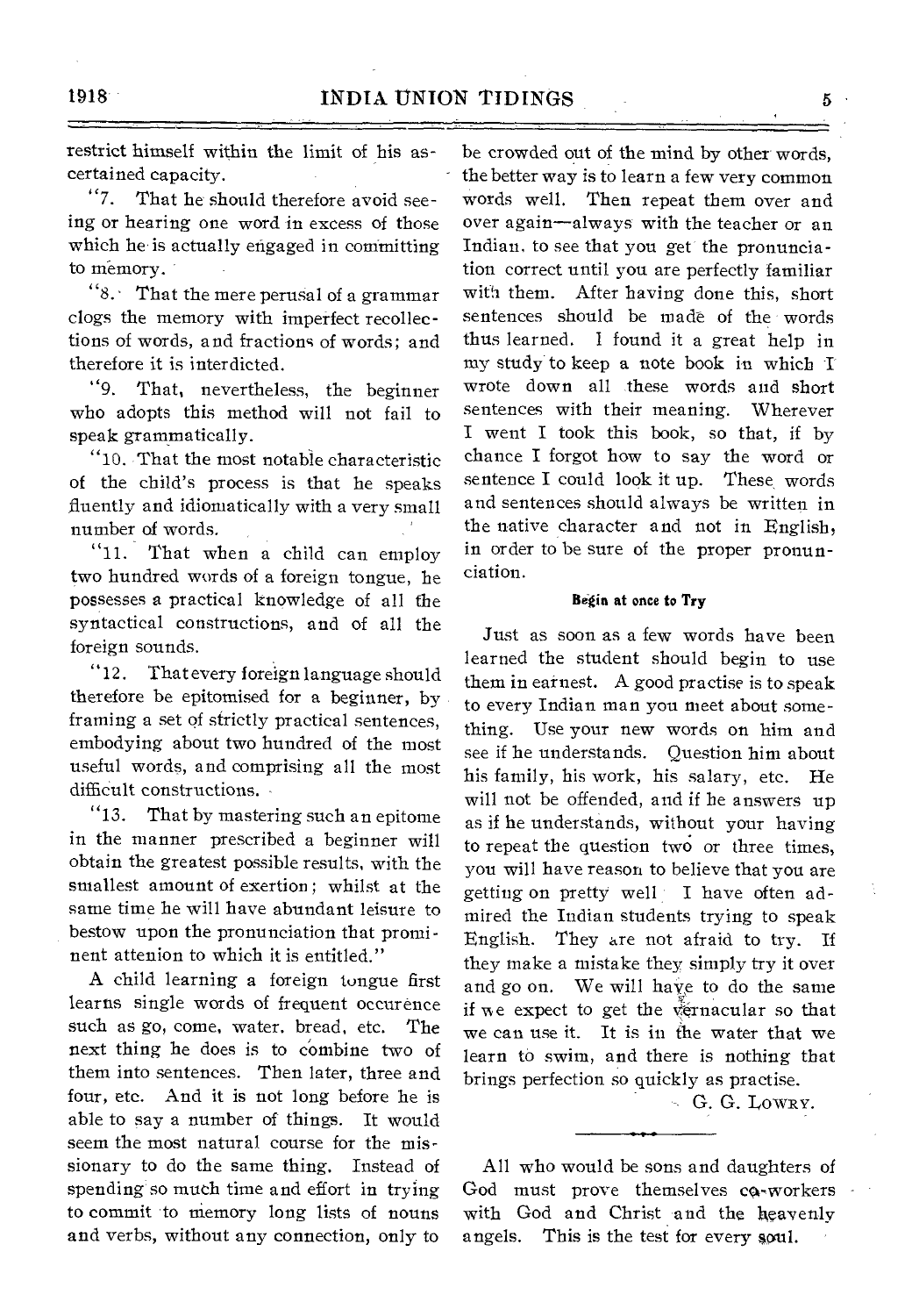## **Self-Defence vs. Self-Surrender**

It has always been necessary for the people of the world to engage in war from time to time, and it doubtless always will be, since the policy of self-defence is that on which the nations of the world are founded and maintained. We have no criticism to offer regarding this policy, from the standpoint of the world, but should like to offer a suggestion to any within the church of Christ who may still be following this principle in, their personal relationship to one another. We should like to call to remembrance the fact that one of the fundamental principles which the Author of Christianity laid down for His followers wa% that of self-surrender, and it was this principle which we see illustrated in His life. He could save others, but He could not save Himself and be true to His mission.

If 'we notice for a moment what is inVolved in each of these principles we shall see why the Christian must follow one and not the other. Self-defence requires the exercise of force; the exercise of force brings war; and war brings death. Self-surrender requires the exercise of love; and selfsurrender through the power of love brings peace; and peace brings life. Let this principle be followed in the home and in the church and what a blessed state of peace and harmony would result.

The case of a certain Seventh -day Adventist brother who lived in the early days is held up to us as a warning. He was thus addressed by one whose duty it became to send him a message of reproof: —"You are extremely sensitive and if a word is spoken favouring an opposite course from that which •you have been persuing, you are hurt. You feel that you are blamed, and that you must defend yourself, save your life; and in your earnest effort to save your life, you lose it. You have a work to do to die to self, and to cultivate a spirit of for-

bearance and patience. Get over the idea that you are not used right, that you are wronged, 'that someone wants to crowd or harm you."—Test. Vol. II, p. 434.

"To destroy one's influence over a human soul through impatience or in order to maintain undue dignity and supremacy, is a terrible mistake, for it may be the means of losing a soul for Christ. . . . The Saviour's example of self-denial, universal kindness and long-suffering love is a rebuke to impatient ministers and teachers. He inquires of these impetuous instructors, 'Is this the manner in which you treat the souls for whom I gave my life? Have you:no greater appreciation of the price I paid for their redemption ?' " $-$ Test. Vol. IV : 419.

"And who is he that will harm you, if ye be followers of that which is good? No weapon that is formed against thee shall prosper; and every tongue that shall rise against thee in judgment thou shalt condemn. This is the heritage of the servants of the Lord, and their righteousness is of me, saith the Lord."

There is, however, one enemy against whom we need to fortify ourselves and stand on guard. That enemy is self. He is the only one in all the world who can harm the Christian and separate him from Christ. Satan, although walling about seeking whom he may devour, is not so much to be feared "as the foes we have<br>within." But even this foe can be over-But even this foe can be overcome by steadfastly "looking unto Jesus, the author and finisher of our' faith." Then we can truly say with Paul, "I am crucified with Christ: nevertheless I live; yet not I, but Christ liveth in *me."—Selected.* 

"The intelligent, God-fearing, truthloving canvasser should be respected, for he occupies a position equal to that of the gospel minister."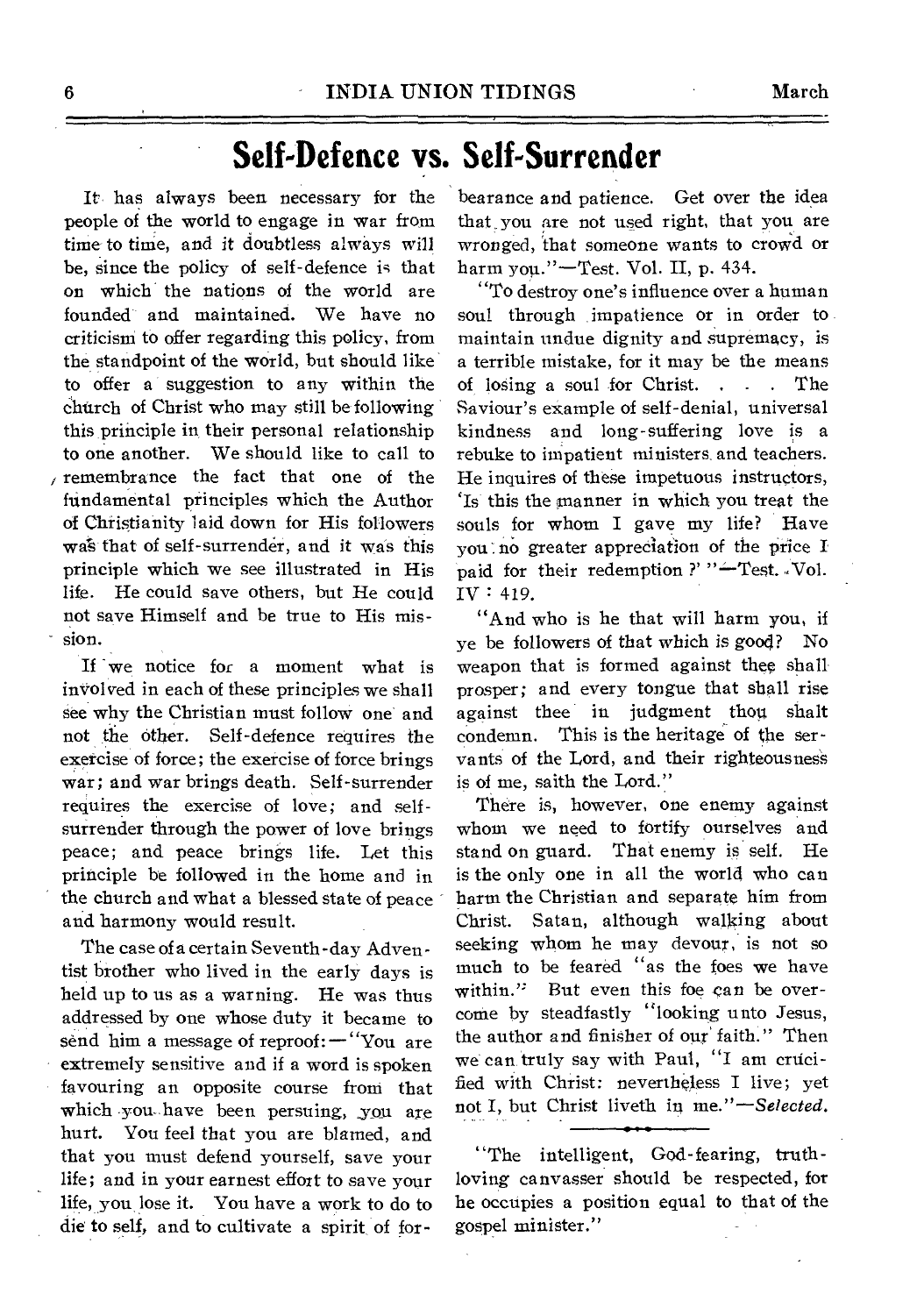## **Parable of a Prodigal Father**

"A certain, man had two sons; and the younger of them said to his father : 'Father, give me the portion of thy time and thy attention, and thy companionship, and thy counsel which falleth to me.' And he divided unto him his living, in that he paid the boy's bills and sent him to college, and tried to believe that he was doing his full duty.

"And not many days after, the father gathered all his interests and aspirations and ambitions and took his journey into a far country, into a land of stocks and bonds and securities and other things which do not interest a boy; and there he wasted his precious opportunity of being a chum to his own son. And when he had spent the very best of his life and had gained money, but had failed to find satisfaction, there arose a mighty famine in his heart : and he began to be in want of sympathy and real companionship. And he went and joined himself to one of the clubs of that country : and they elected him chairman of the house committee, and he would fain have satisfied himself with the husks that other men did eat; and no man gave unto him any real friendship.

"But when he came to himseif, he said,

"How many men of my acquaintance have boys whom they understand, and who understand them, who talk about their boys, and associate with their boys, and seem perfectly happy in the comradeship of their sons, and I perish here with hearthunger! I will arise and go to my son; and I will say unto him, 'Son, I have sinned against heaven and in thy sight: I am no more worthy to be called thy father: make me as one of thy acquaintances.'

"And he arose and came to his son. But while he was yet afar off, his son saw him, and was ,moved with astonishment, and instead of running and falling on his neck he drew back and was ill at ease. And the father said unto him, 'Son, I have sinned against heaven and in thy sight : I am no more worthy to be called thy father. Forgive me now and let me be your friend.' But his son said, 'Not so; I wish it were possible, but it is too late. There was a time when I wanted to know things, when I wanted companionship and counsel, but you were too busy. I got the information, and I got the companionship; but I got the wrong kind; and now, alas! there is nothing you can do for me. It is too late, too late.' *"—Baptist Missionary Review.* 

## **Language Study**

"A venerable missionary soon after my landing in India told me that he had always observed, and at that time he was of about fifty years' standing in the vineyard, that those persons who deferred the study of the language either neglected it altogether, or picked it up afterwards in a very perfunctory manner. And I must confess that my own observations have abundantly confirmed the truth of his remark. A man soon begins to feel the enervating effects of a tropical climate; and if he have not sufficient rectitude of principle and energy of character instantly to resist its influence, it will daily increase upon him, and he will very soon feel or fancy himself incapable of exertion, and be fit for little or nothing."— *Hough.* 

At the age of twelve He [Christ] said, "Wist ye not that I must be about My Father's business? "

7